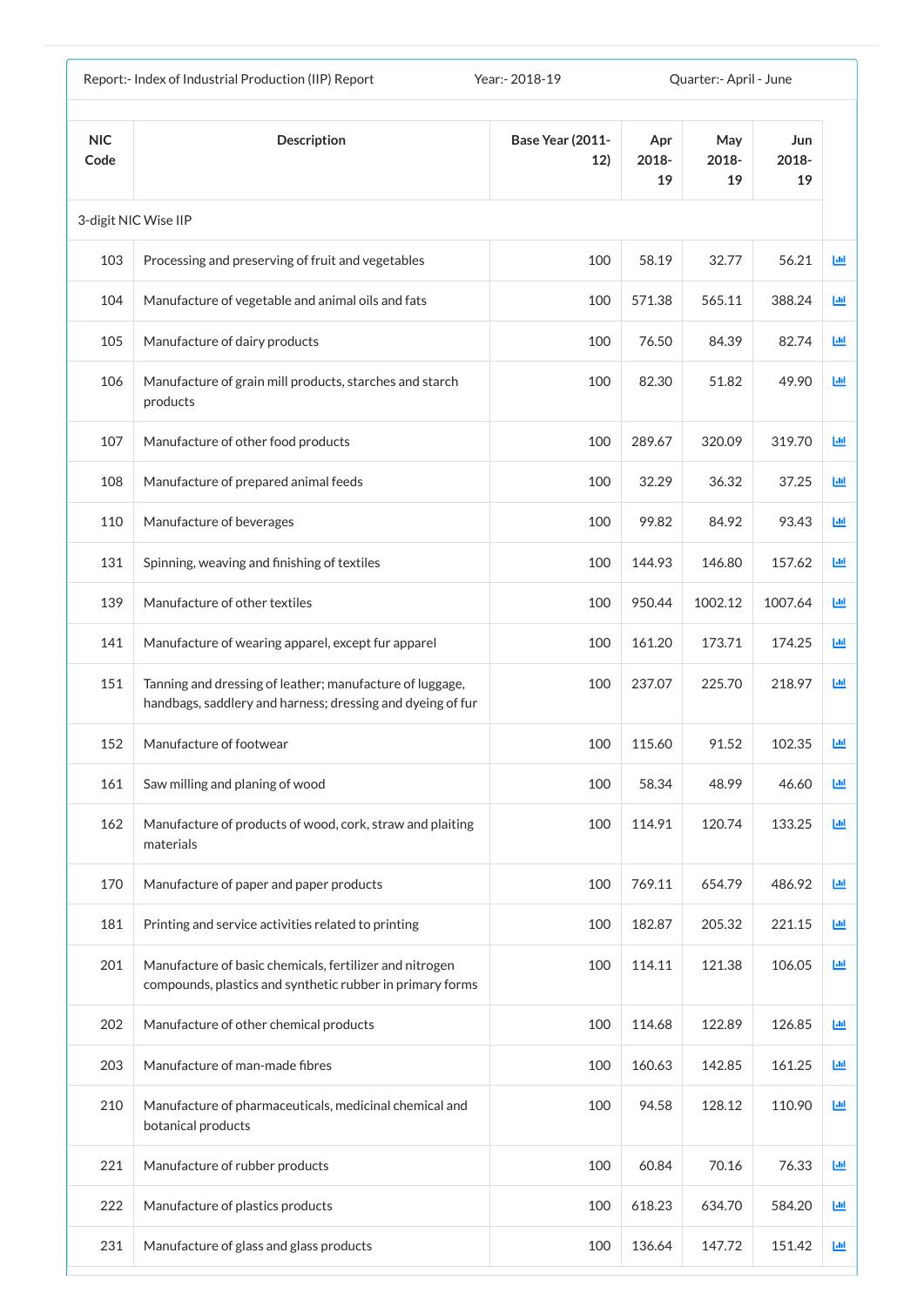| Manufacture of basic iron and steel<br>Manufacture of basic precious and other non-ferrous<br>metals<br>Casting of metals<br>Manufacture of structural metal products, tanks,<br>reservoirs and steam generators<br>Manufacture of other fabricated metal products;<br>metalworking service activities<br>Manufacture of computers and peripheral equipment<br>Manufacture of consumer electronics<br>Manufacture of measuring, testing, navigating and control<br>equipment; watches and clocks<br>Manufacture of optical instruments and equipment<br>Manufacture of electric motors, generators, transformers<br>and electricity distribution and control apparatus<br>Manufacture of batteries and accumulators<br>Manufacture of wiring and wiring devices | 100<br>100<br>100<br>100<br>100<br>100<br>100<br>100<br>100<br>100<br>100                                                                                                                                                                                                                                                                                            | 234.95<br>128.86<br>76.04<br>65.32<br>109.78<br>29.69<br>43.43<br>205.77<br>74.88<br>153.11 | 205.19<br>139.82<br>94.72<br>122.90<br>123.93<br>24.61<br>9.48<br>83.49<br>119.81<br>160.73 | 218.50<br>134.52<br>122.15<br>122.82<br>127.13<br>15.33<br>97.86<br>67.78<br>102.96 | ш<br>画<br><u>lad</u><br>國<br>画<br>画<br>匝<br>國<br>國 |
|-----------------------------------------------------------------------------------------------------------------------------------------------------------------------------------------------------------------------------------------------------------------------------------------------------------------------------------------------------------------------------------------------------------------------------------------------------------------------------------------------------------------------------------------------------------------------------------------------------------------------------------------------------------------------------------------------------------------------------------------------------------------|----------------------------------------------------------------------------------------------------------------------------------------------------------------------------------------------------------------------------------------------------------------------------------------------------------------------------------------------------------------------|---------------------------------------------------------------------------------------------|---------------------------------------------------------------------------------------------|-------------------------------------------------------------------------------------|----------------------------------------------------|
|                                                                                                                                                                                                                                                                                                                                                                                                                                                                                                                                                                                                                                                                                                                                                                 |                                                                                                                                                                                                                                                                                                                                                                      |                                                                                             |                                                                                             |                                                                                     |                                                    |
|                                                                                                                                                                                                                                                                                                                                                                                                                                                                                                                                                                                                                                                                                                                                                                 |                                                                                                                                                                                                                                                                                                                                                                      |                                                                                             |                                                                                             |                                                                                     |                                                    |
|                                                                                                                                                                                                                                                                                                                                                                                                                                                                                                                                                                                                                                                                                                                                                                 |                                                                                                                                                                                                                                                                                                                                                                      |                                                                                             |                                                                                             |                                                                                     |                                                    |
|                                                                                                                                                                                                                                                                                                                                                                                                                                                                                                                                                                                                                                                                                                                                                                 |                                                                                                                                                                                                                                                                                                                                                                      |                                                                                             |                                                                                             |                                                                                     |                                                    |
|                                                                                                                                                                                                                                                                                                                                                                                                                                                                                                                                                                                                                                                                                                                                                                 |                                                                                                                                                                                                                                                                                                                                                                      |                                                                                             |                                                                                             |                                                                                     |                                                    |
|                                                                                                                                                                                                                                                                                                                                                                                                                                                                                                                                                                                                                                                                                                                                                                 |                                                                                                                                                                                                                                                                                                                                                                      |                                                                                             |                                                                                             |                                                                                     |                                                    |
|                                                                                                                                                                                                                                                                                                                                                                                                                                                                                                                                                                                                                                                                                                                                                                 |                                                                                                                                                                                                                                                                                                                                                                      |                                                                                             |                                                                                             |                                                                                     |                                                    |
|                                                                                                                                                                                                                                                                                                                                                                                                                                                                                                                                                                                                                                                                                                                                                                 |                                                                                                                                                                                                                                                                                                                                                                      |                                                                                             |                                                                                             |                                                                                     |                                                    |
|                                                                                                                                                                                                                                                                                                                                                                                                                                                                                                                                                                                                                                                                                                                                                                 |                                                                                                                                                                                                                                                                                                                                                                      |                                                                                             |                                                                                             |                                                                                     |                                                    |
|                                                                                                                                                                                                                                                                                                                                                                                                                                                                                                                                                                                                                                                                                                                                                                 |                                                                                                                                                                                                                                                                                                                                                                      |                                                                                             |                                                                                             | 175.31                                                                              | 画                                                  |
|                                                                                                                                                                                                                                                                                                                                                                                                                                                                                                                                                                                                                                                                                                                                                                 |                                                                                                                                                                                                                                                                                                                                                                      | 51.88                                                                                       | 58.20                                                                                       | 59.15                                                                               | 画                                                  |
|                                                                                                                                                                                                                                                                                                                                                                                                                                                                                                                                                                                                                                                                                                                                                                 | 100                                                                                                                                                                                                                                                                                                                                                                  | 277.92                                                                                      | 298.44                                                                                      | 268.20                                                                              | 画                                                  |
| Manufacture of electric lighting equipment                                                                                                                                                                                                                                                                                                                                                                                                                                                                                                                                                                                                                                                                                                                      | 100                                                                                                                                                                                                                                                                                                                                                                  | 62.20                                                                                       | 63.32                                                                                       | 83.39                                                                               | 画                                                  |
| Manufacture of domestic appliances                                                                                                                                                                                                                                                                                                                                                                                                                                                                                                                                                                                                                                                                                                                              | 100                                                                                                                                                                                                                                                                                                                                                                  | 273.68                                                                                      | 275.51                                                                                      | 232.05                                                                              | 画                                                  |
| Manufacture of other electrical equipment                                                                                                                                                                                                                                                                                                                                                                                                                                                                                                                                                                                                                                                                                                                       | 100                                                                                                                                                                                                                                                                                                                                                                  | 595.26                                                                                      | 405.86                                                                                      | 311.16                                                                              | 画                                                  |
| Manufacture of general purpose machinery                                                                                                                                                                                                                                                                                                                                                                                                                                                                                                                                                                                                                                                                                                                        | 100                                                                                                                                                                                                                                                                                                                                                                  | 392.41                                                                                      | 425.94                                                                                      | 339.90                                                                              | 画                                                  |
| Manufacture of special-purpose machinery                                                                                                                                                                                                                                                                                                                                                                                                                                                                                                                                                                                                                                                                                                                        | 100                                                                                                                                                                                                                                                                                                                                                                  | 105.40                                                                                      | 112.38                                                                                      | 103.97                                                                              | 画                                                  |
| Manufacture of motor vehicles                                                                                                                                                                                                                                                                                                                                                                                                                                                                                                                                                                                                                                                                                                                                   | 100                                                                                                                                                                                                                                                                                                                                                                  | 108.74                                                                                      | 98.04                                                                                       | 77.43                                                                               | 画                                                  |
|                                                                                                                                                                                                                                                                                                                                                                                                                                                                                                                                                                                                                                                                                                                                                                 | 100                                                                                                                                                                                                                                                                                                                                                                  | 51.68                                                                                       | 51.36                                                                                       | 51.02                                                                               | 画                                                  |
|                                                                                                                                                                                                                                                                                                                                                                                                                                                                                                                                                                                                                                                                                                                                                                 | 100                                                                                                                                                                                                                                                                                                                                                                  | 111.23                                                                                      | 141.98                                                                                      | 159.88                                                                              | 画                                                  |
|                                                                                                                                                                                                                                                                                                                                                                                                                                                                                                                                                                                                                                                                                                                                                                 | 100                                                                                                                                                                                                                                                                                                                                                                  | 125.50                                                                                      | 127.69                                                                                      | 124.96                                                                              | 画                                                  |
|                                                                                                                                                                                                                                                                                                                                                                                                                                                                                                                                                                                                                                                                                                                                                                 | 100                                                                                                                                                                                                                                                                                                                                                                  | 79.19                                                                                       | 74.54                                                                                       | 78.93                                                                               | 画                                                  |
|                                                                                                                                                                                                                                                                                                                                                                                                                                                                                                                                                                                                                                                                                                                                                                 | 100                                                                                                                                                                                                                                                                                                                                                                  | 58.38                                                                                       | 431.20                                                                                      | 0.00                                                                                | 画                                                  |
|                                                                                                                                                                                                                                                                                                                                                                                                                                                                                                                                                                                                                                                                                                                                                                 | 100                                                                                                                                                                                                                                                                                                                                                                  | 144.35                                                                                      | 146.04                                                                                      | 152.92                                                                              | 画                                                  |
|                                                                                                                                                                                                                                                                                                                                                                                                                                                                                                                                                                                                                                                                                                                                                                 |                                                                                                                                                                                                                                                                                                                                                                      | 157.73                                                                                      | 135.87                                                                                      | 168.53                                                                              | 画                                                  |
|                                                                                                                                                                                                                                                                                                                                                                                                                                                                                                                                                                                                                                                                                                                                                                 | Manufacture of bodies (coachwork) for motor vehicles;<br>manufacture of trailers and semi-trailers<br>Manufacture of parts and accessories for motor vehicles<br>Manufacture of transport equipment n.e.c.<br>Manufacture of furniture<br>Manufacture of jewellery, bijouterie and related articles<br>Manufacture of medical and dental instruments and<br>supplies | 100<br>Other manufacturing n.e.c.                                                           |                                                                                             |                                                                                     |                                                    |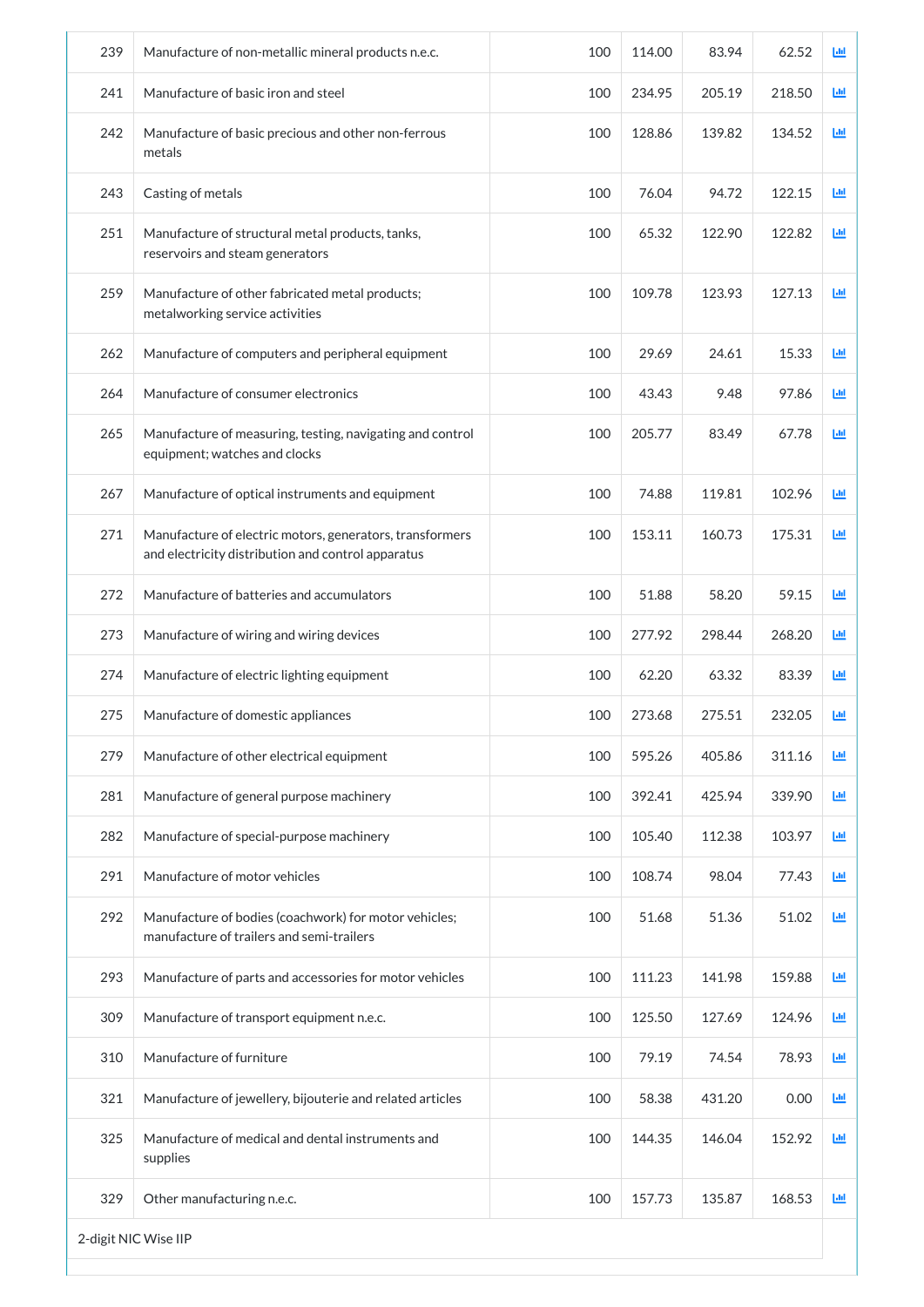| 11<br>99.82<br>84.92<br>93.43<br>Manufacture Of Beverages<br>100<br>LЩ<br>13<br>Manufacture Of Textiles<br>100<br>885.70<br>933.38<br>939.33<br>画<br>161.20<br>173.71<br>174.25<br>LЩ<br>14<br>Manufacture Of Wearing Apparel<br>100<br>15<br>Manufacture Of Leather And Related Products<br>100<br>116.70<br>92.74<br>103.41<br>LЩ<br>Manufacture Of Wood And Products Of Wood And Cork,<br>114.85<br>120.66<br>133.16<br>ĿЩ<br>16<br>100<br>Except Furniture; Manufacture Of Articles Of Straw And<br><b>Plaiting Materials</b><br>17<br>100<br>769.11<br>654.79<br>486.92<br>画<br>Manufacture Of Paper And Paper Products<br>18<br>100<br>182.87<br>205.32<br>221.15<br>画<br>Printing And Reproduction Of Recorded Media (This<br>Division Excludes Publishing Activities<br>20<br>Manufacture Of Chemicals And Chemical Products<br>100<br>115.55<br>123.18<br>126.12<br>Ш<br>94.58<br>128.12<br>110.90<br>21<br>Manufacture Of Pharmaceuticals, Medicinal Chemical And<br>100<br>画<br><b>Botanical Products</b><br>100<br>509.85<br>485.45<br>22<br>Manufacture Of Rubber And Plastics Products<br>524.93<br>Ш<br>23<br>Manufacture Of Other Non-Metallic Mineral Products<br>128.76<br>125.51<br>120.47<br>100<br>Ш<br>24<br>Manufacture Of Basic Metals<br>100<br>129.12<br>138.67<br>137.78<br>画<br>25<br>81.13<br>123.27<br>124.36<br>Manufacture Of Fabricated Metal Products, Except<br>100<br>Ш<br><b>Machinery And Equipment</b><br>71.22<br>26<br>100<br>143.69<br>57.45<br>LЩ<br>Manufacture Of Computer, Electronic And Optical<br>Products.<br>27<br>Manufacture Of Electrical Equipment<br>100<br>222.12<br>226.57<br>207.79<br>LЩ<br>28<br>Manufacture Of Machinery And Equipment n.e.c.<br>100<br>316.89<br>343.44<br>277.82<br>ĿЩ<br>29<br>Manufacture Of Motor Vehicles, Trailers And Semi-Trailers<br>100<br>109.04<br>118.33<br>116.45<br>ĿЩ<br>30<br>Manufacture Of Other Transport Equipment<br>100<br>125.50<br>127.69<br>124.96<br>画<br>31<br>Manufacture Of Furniture<br>79.19<br>74.54<br>78.93<br>画<br>100<br>32<br>124.66<br>232.35<br>112.87<br><b>Other Manufacturing</b><br>100<br>画<br>IIP of Manufacturing Sector Of State<br>100<br>196.29<br>202.77<br>185.63<br>画 | 10 | Manufacture Of Food Products | 100 | 240.69 | 254.31 | 248.87 | LЩ |
|-----------------------------------------------------------------------------------------------------------------------------------------------------------------------------------------------------------------------------------------------------------------------------------------------------------------------------------------------------------------------------------------------------------------------------------------------------------------------------------------------------------------------------------------------------------------------------------------------------------------------------------------------------------------------------------------------------------------------------------------------------------------------------------------------------------------------------------------------------------------------------------------------------------------------------------------------------------------------------------------------------------------------------------------------------------------------------------------------------------------------------------------------------------------------------------------------------------------------------------------------------------------------------------------------------------------------------------------------------------------------------------------------------------------------------------------------------------------------------------------------------------------------------------------------------------------------------------------------------------------------------------------------------------------------------------------------------------------------------------------------------------------------------------------------------------------------------------------------------------------------------------------------------------------------------------------------------------------------------------------------------------------------------------------------------------------------------------------------------------------------------------------------------------------------------------------------------------|----|------------------------------|-----|--------|--------|--------|----|
|                                                                                                                                                                                                                                                                                                                                                                                                                                                                                                                                                                                                                                                                                                                                                                                                                                                                                                                                                                                                                                                                                                                                                                                                                                                                                                                                                                                                                                                                                                                                                                                                                                                                                                                                                                                                                                                                                                                                                                                                                                                                                                                                                                                                           |    |                              |     |        |        |        |    |
|                                                                                                                                                                                                                                                                                                                                                                                                                                                                                                                                                                                                                                                                                                                                                                                                                                                                                                                                                                                                                                                                                                                                                                                                                                                                                                                                                                                                                                                                                                                                                                                                                                                                                                                                                                                                                                                                                                                                                                                                                                                                                                                                                                                                           |    |                              |     |        |        |        |    |
|                                                                                                                                                                                                                                                                                                                                                                                                                                                                                                                                                                                                                                                                                                                                                                                                                                                                                                                                                                                                                                                                                                                                                                                                                                                                                                                                                                                                                                                                                                                                                                                                                                                                                                                                                                                                                                                                                                                                                                                                                                                                                                                                                                                                           |    |                              |     |        |        |        |    |
|                                                                                                                                                                                                                                                                                                                                                                                                                                                                                                                                                                                                                                                                                                                                                                                                                                                                                                                                                                                                                                                                                                                                                                                                                                                                                                                                                                                                                                                                                                                                                                                                                                                                                                                                                                                                                                                                                                                                                                                                                                                                                                                                                                                                           |    |                              |     |        |        |        |    |
|                                                                                                                                                                                                                                                                                                                                                                                                                                                                                                                                                                                                                                                                                                                                                                                                                                                                                                                                                                                                                                                                                                                                                                                                                                                                                                                                                                                                                                                                                                                                                                                                                                                                                                                                                                                                                                                                                                                                                                                                                                                                                                                                                                                                           |    |                              |     |        |        |        |    |
|                                                                                                                                                                                                                                                                                                                                                                                                                                                                                                                                                                                                                                                                                                                                                                                                                                                                                                                                                                                                                                                                                                                                                                                                                                                                                                                                                                                                                                                                                                                                                                                                                                                                                                                                                                                                                                                                                                                                                                                                                                                                                                                                                                                                           |    |                              |     |        |        |        |    |
|                                                                                                                                                                                                                                                                                                                                                                                                                                                                                                                                                                                                                                                                                                                                                                                                                                                                                                                                                                                                                                                                                                                                                                                                                                                                                                                                                                                                                                                                                                                                                                                                                                                                                                                                                                                                                                                                                                                                                                                                                                                                                                                                                                                                           |    |                              |     |        |        |        |    |
|                                                                                                                                                                                                                                                                                                                                                                                                                                                                                                                                                                                                                                                                                                                                                                                                                                                                                                                                                                                                                                                                                                                                                                                                                                                                                                                                                                                                                                                                                                                                                                                                                                                                                                                                                                                                                                                                                                                                                                                                                                                                                                                                                                                                           |    |                              |     |        |        |        |    |
|                                                                                                                                                                                                                                                                                                                                                                                                                                                                                                                                                                                                                                                                                                                                                                                                                                                                                                                                                                                                                                                                                                                                                                                                                                                                                                                                                                                                                                                                                                                                                                                                                                                                                                                                                                                                                                                                                                                                                                                                                                                                                                                                                                                                           |    |                              |     |        |        |        |    |
|                                                                                                                                                                                                                                                                                                                                                                                                                                                                                                                                                                                                                                                                                                                                                                                                                                                                                                                                                                                                                                                                                                                                                                                                                                                                                                                                                                                                                                                                                                                                                                                                                                                                                                                                                                                                                                                                                                                                                                                                                                                                                                                                                                                                           |    |                              |     |        |        |        |    |
|                                                                                                                                                                                                                                                                                                                                                                                                                                                                                                                                                                                                                                                                                                                                                                                                                                                                                                                                                                                                                                                                                                                                                                                                                                                                                                                                                                                                                                                                                                                                                                                                                                                                                                                                                                                                                                                                                                                                                                                                                                                                                                                                                                                                           |    |                              |     |        |        |        |    |
|                                                                                                                                                                                                                                                                                                                                                                                                                                                                                                                                                                                                                                                                                                                                                                                                                                                                                                                                                                                                                                                                                                                                                                                                                                                                                                                                                                                                                                                                                                                                                                                                                                                                                                                                                                                                                                                                                                                                                                                                                                                                                                                                                                                                           |    |                              |     |        |        |        |    |
|                                                                                                                                                                                                                                                                                                                                                                                                                                                                                                                                                                                                                                                                                                                                                                                                                                                                                                                                                                                                                                                                                                                                                                                                                                                                                                                                                                                                                                                                                                                                                                                                                                                                                                                                                                                                                                                                                                                                                                                                                                                                                                                                                                                                           |    |                              |     |        |        |        |    |
|                                                                                                                                                                                                                                                                                                                                                                                                                                                                                                                                                                                                                                                                                                                                                                                                                                                                                                                                                                                                                                                                                                                                                                                                                                                                                                                                                                                                                                                                                                                                                                                                                                                                                                                                                                                                                                                                                                                                                                                                                                                                                                                                                                                                           |    |                              |     |        |        |        |    |
|                                                                                                                                                                                                                                                                                                                                                                                                                                                                                                                                                                                                                                                                                                                                                                                                                                                                                                                                                                                                                                                                                                                                                                                                                                                                                                                                                                                                                                                                                                                                                                                                                                                                                                                                                                                                                                                                                                                                                                                                                                                                                                                                                                                                           |    |                              |     |        |        |        |    |
|                                                                                                                                                                                                                                                                                                                                                                                                                                                                                                                                                                                                                                                                                                                                                                                                                                                                                                                                                                                                                                                                                                                                                                                                                                                                                                                                                                                                                                                                                                                                                                                                                                                                                                                                                                                                                                                                                                                                                                                                                                                                                                                                                                                                           |    |                              |     |        |        |        |    |
|                                                                                                                                                                                                                                                                                                                                                                                                                                                                                                                                                                                                                                                                                                                                                                                                                                                                                                                                                                                                                                                                                                                                                                                                                                                                                                                                                                                                                                                                                                                                                                                                                                                                                                                                                                                                                                                                                                                                                                                                                                                                                                                                                                                                           |    |                              |     |        |        |        |    |
|                                                                                                                                                                                                                                                                                                                                                                                                                                                                                                                                                                                                                                                                                                                                                                                                                                                                                                                                                                                                                                                                                                                                                                                                                                                                                                                                                                                                                                                                                                                                                                                                                                                                                                                                                                                                                                                                                                                                                                                                                                                                                                                                                                                                           |    |                              |     |        |        |        |    |
|                                                                                                                                                                                                                                                                                                                                                                                                                                                                                                                                                                                                                                                                                                                                                                                                                                                                                                                                                                                                                                                                                                                                                                                                                                                                                                                                                                                                                                                                                                                                                                                                                                                                                                                                                                                                                                                                                                                                                                                                                                                                                                                                                                                                           |    |                              |     |        |        |        |    |
|                                                                                                                                                                                                                                                                                                                                                                                                                                                                                                                                                                                                                                                                                                                                                                                                                                                                                                                                                                                                                                                                                                                                                                                                                                                                                                                                                                                                                                                                                                                                                                                                                                                                                                                                                                                                                                                                                                                                                                                                                                                                                                                                                                                                           |    |                              |     |        |        |        |    |
|                                                                                                                                                                                                                                                                                                                                                                                                                                                                                                                                                                                                                                                                                                                                                                                                                                                                                                                                                                                                                                                                                                                                                                                                                                                                                                                                                                                                                                                                                                                                                                                                                                                                                                                                                                                                                                                                                                                                                                                                                                                                                                                                                                                                           |    |                              |     |        |        |        |    |
|                                                                                                                                                                                                                                                                                                                                                                                                                                                                                                                                                                                                                                                                                                                                                                                                                                                                                                                                                                                                                                                                                                                                                                                                                                                                                                                                                                                                                                                                                                                                                                                                                                                                                                                                                                                                                                                                                                                                                                                                                                                                                                                                                                                                           |    |                              |     |        |        |        |    |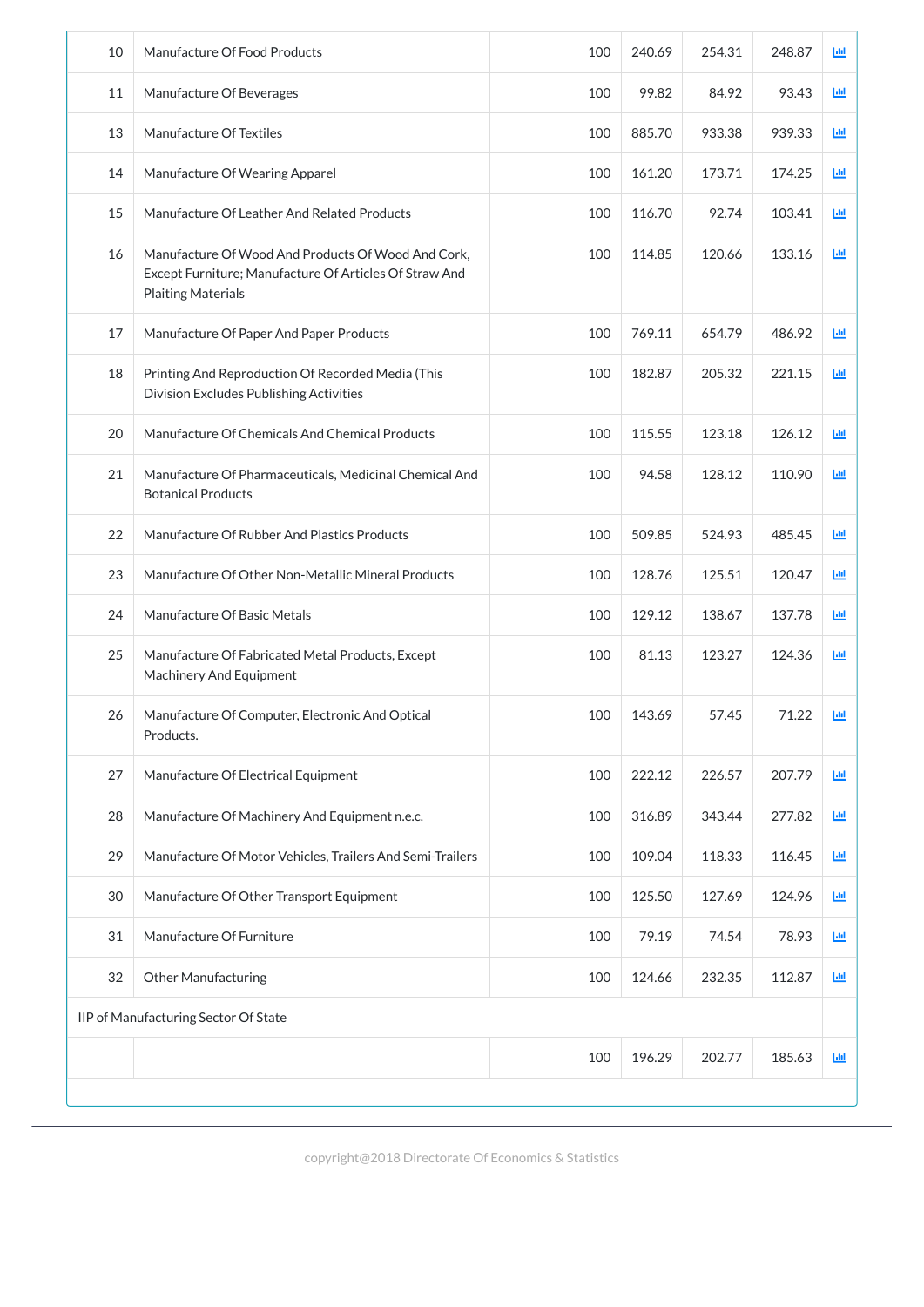|                    | Report:- Index of Industrial Production (IIP) Report                                                                      | Year: - 2018-19                |                    | Quarter:- July - September |                    |          |
|--------------------|---------------------------------------------------------------------------------------------------------------------------|--------------------------------|--------------------|----------------------------|--------------------|----------|
| <b>NIC</b><br>Code | <b>Description</b>                                                                                                        | <b>Base Year (2011-</b><br>12) | Jul<br>2018-<br>19 | Aug<br>2018-<br>19         | Sep<br>2018-<br>19 |          |
|                    | 3-digit NIC Wise IIP                                                                                                      |                                |                    |                            |                    |          |
| 103                | Processing and preserving of fruit and vegetables                                                                         | 100                            | 83.22              | 106.20                     | 148.15             | 匝        |
| 104                | Manufacture of vegetable and animal oils and fats                                                                         | 100                            | 375.16             | 608.49                     | 427.52             | 匝        |
| 105                | Manufacture of dairy products                                                                                             | 100                            | 76.43              | 74.65                      | 71.40              | 國        |
| 106                | Manufacture of grain mill products, starches and starch<br>products                                                       | 100                            | 49.52              | 54.30                      | 49.67              | 画        |
| 107                | Manufacture of other food products                                                                                        | 100                            | 326.74             | 333.79                     | 336.64             | 匝        |
| 108                | Manufacture of prepared animal feeds                                                                                      | 100                            | 35.69              | 29.94                      | 34.93              | 匝        |
| 110                | Manufacture of beverages                                                                                                  | 100                            | 96.14              | 95.74                      | 94.98              | <b>M</b> |
| 131                | Spinning, weaving and finishing of textiles                                                                               | 100                            | 135.17             | 161.78                     | 132.31             | 画        |
| 139                | Manufacture of other textiles                                                                                             | 100                            | 1022.95            | 1030.90                    | 1034.21            | ш        |
| 141                | Manufacture of wearing apparel, except fur apparel                                                                        | 100                            | 187.64             | 167.14                     | 196.76             | ш        |
| 151                | Tanning and dressing of leather; manufacture of luggage,<br>handbags, saddlery and harness; dressing and dyeing of<br>fur | 100                            | 191.03             | 89.57                      | 200.40             | ĿЩ       |
| 152                | Manufacture of footwear                                                                                                   | 100                            | 101.83             | 103.94                     | 105.08             | 画        |
| 161                | Saw milling and planing of wood                                                                                           | 100                            | 52.36              | 41.80                      | 39.56              | 画        |
| 162                | Manufacture of products of wood, cork, straw and<br>plaiting materials                                                    | 100                            | 210.89             | 148.27                     | 136.85             | 匝        |
| 170                | Manufacture of paper and paper products                                                                                   | 100                            | 392.76             | 563.46                     | 574.11             | 画        |
| 181                | Printing and service activities related to printing                                                                       | 100                            | 212.02             | 193.48                     | 196.01             | 画        |
| 201                | Manufacture of basic chemicals, fertilizer and nitrogen<br>compounds, plastics and synthetic rubber in primary<br>forms   | 100                            | 126.93             | 134.21                     | 115.89             | 画        |
| 202                | Manufacture of other chemical products                                                                                    | 100                            | 122.26             | 113.32                     | 114.66             | 画        |
| 203                | Manufacture of man-made fibres                                                                                            | 100                            | 169.31             | 171.08                     | 167.72             | 画        |
| 210                | Manufacture of pharmaceuticals, medicinal chemical and<br>botanical products                                              | 100                            | 69.20              | 59.38                      | 108.66             | 画        |
| 221                | Manufacture of rubber products                                                                                            | 100                            | 75.96              | 69.88                      | 64.50              | 画        |
| 222                | Manufacture of plastics products                                                                                          | 100                            | 641.71             | 938.18                     | 643.07             | 画        |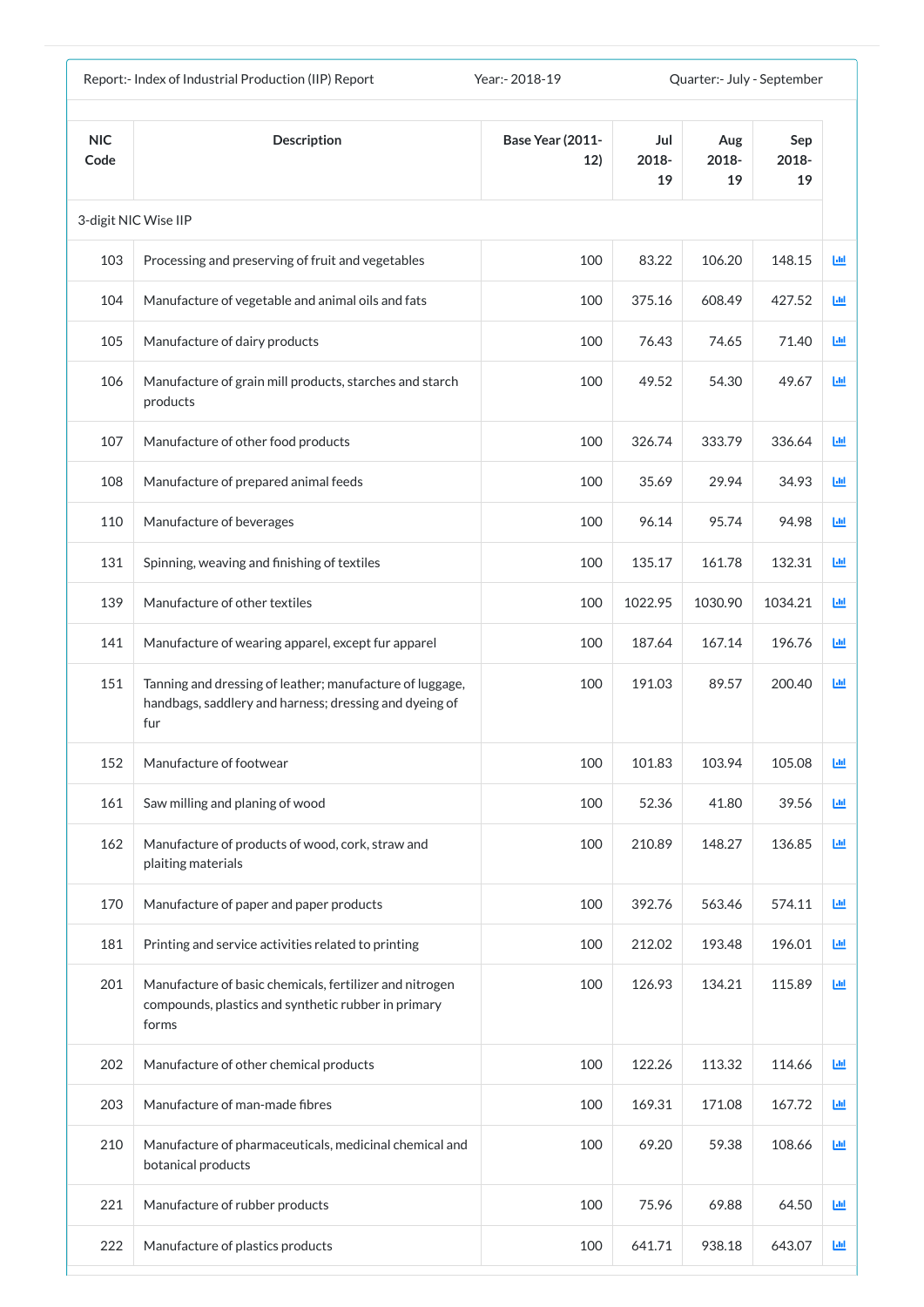| 231 | Manufacture of glass and glass products                                                                           | 100 | 155.12 | 149.06 | 145.96 | Ш          |
|-----|-------------------------------------------------------------------------------------------------------------------|-----|--------|--------|--------|------------|
| 239 | Manufacture of non-metallic mineral products n.e.c.                                                               | 100 | 48.01  | 37.52  | 45.71  | ĿЩ         |
| 241 | Manufacture of basic iron and steel                                                                               | 100 | 228.39 | 193.73 | 212.17 | ĿЩ         |
| 242 | Manufacture of basic precious and other non-ferrous<br>metals                                                     | 100 | 134.47 | 121.55 | 139.65 | ĿЩ         |
| 243 | Casting of metals                                                                                                 | 100 | 106.19 | 103.11 | 99.34  | <b>Lul</b> |
| 251 | Manufacture of structural metal products, tanks,<br>reservoirs and steam generators                               | 100 | 139.28 | 151.56 | 149.08 | 画          |
| 259 | Manufacture of other fabricated metal products;<br>metalworking service activities                                | 100 | 119.32 | 118.99 | 114.72 | ĿШ         |
| 262 | Manufacture of computers and peripheral equipment                                                                 | 100 | 18.97  | 23.98  | 26.53  | 画          |
| 264 | Manufacture of consumer electronics                                                                               | 100 | 23.55  | 110.70 | 12.84  | 画          |
| 265 | Manufacture of measuring, testing, navigating and<br>control equipment; watches and clocks                        | 100 | 75.00  | 79.45  | 64.17  | 画          |
| 267 | Manufacture of optical instruments and equipment                                                                  | 100 | 131.05 | 153.51 | 86.12  | ĿЩ         |
| 271 | Manufacture of electric motors, generators,<br>transformers and electricity distribution and control<br>apparatus | 100 | 133.17 | 147.56 | 129.42 | <b>Lut</b> |
| 272 | Manufacture of batteries and accumulators                                                                         | 100 | 75.68  | 63.43  | 57.62  | ĿЩ         |
| 273 | Manufacture of wiring and wiring devices                                                                          | 100 | 210.87 | 190.53 | 254.51 | ĿЩ         |
| 274 | Manufacture of electric lighting equipment                                                                        | 100 | 79.28  | 77.06  | 92.03  | 画          |
| 275 | Manufacture of domestic appliances                                                                                | 100 | 200.06 | 171.76 | 211.85 | 画          |
| 279 | Manufacture of other electrical equipment                                                                         | 100 | 392.33 | 297.63 | 351.75 | 画          |
| 281 | Manufacture of general purpose machinery                                                                          | 100 | 187.42 | 59.30  | 43.95  | 画          |
| 282 | Manufacture of special-purpose machinery                                                                          | 100 | 101.10 | 103.90 | 102.16 | 画          |
| 291 | Manufacture of motor vehicles                                                                                     | 100 | 91.90  | 98.29  | 113.96 | 画          |
| 292 | Manufacture of bodies (coachwork) for motor vehicles;<br>manufacture of trailers and semi-trailers                | 100 | 53.00  | 51.72  | 57.95  | 画          |
| 293 | Manufacture of parts and accessories for motor vehicles                                                           | 100 | 126.99 | 126.97 | 168.65 | 画          |
| 309 | Manufacture of transport equipment n.e.c.                                                                         | 100 | 128.06 | 115.19 | 139.14 | 画          |
| 310 | Manufacture of furniture                                                                                          | 100 | 75.06  | 72.08  | 85.16  | 画          |
| 321 | Manufacture of jewellery, bijouterie and related articles                                                         | 100 | 0.00   | 0.00   | 0.00   | 画          |
| 325 | Manufacture of medical and dental instruments and<br>supplies                                                     | 100 | 178.12 | 175.08 | 169.71 | ĿЩ         |
|     |                                                                                                                   |     |        |        |        |            |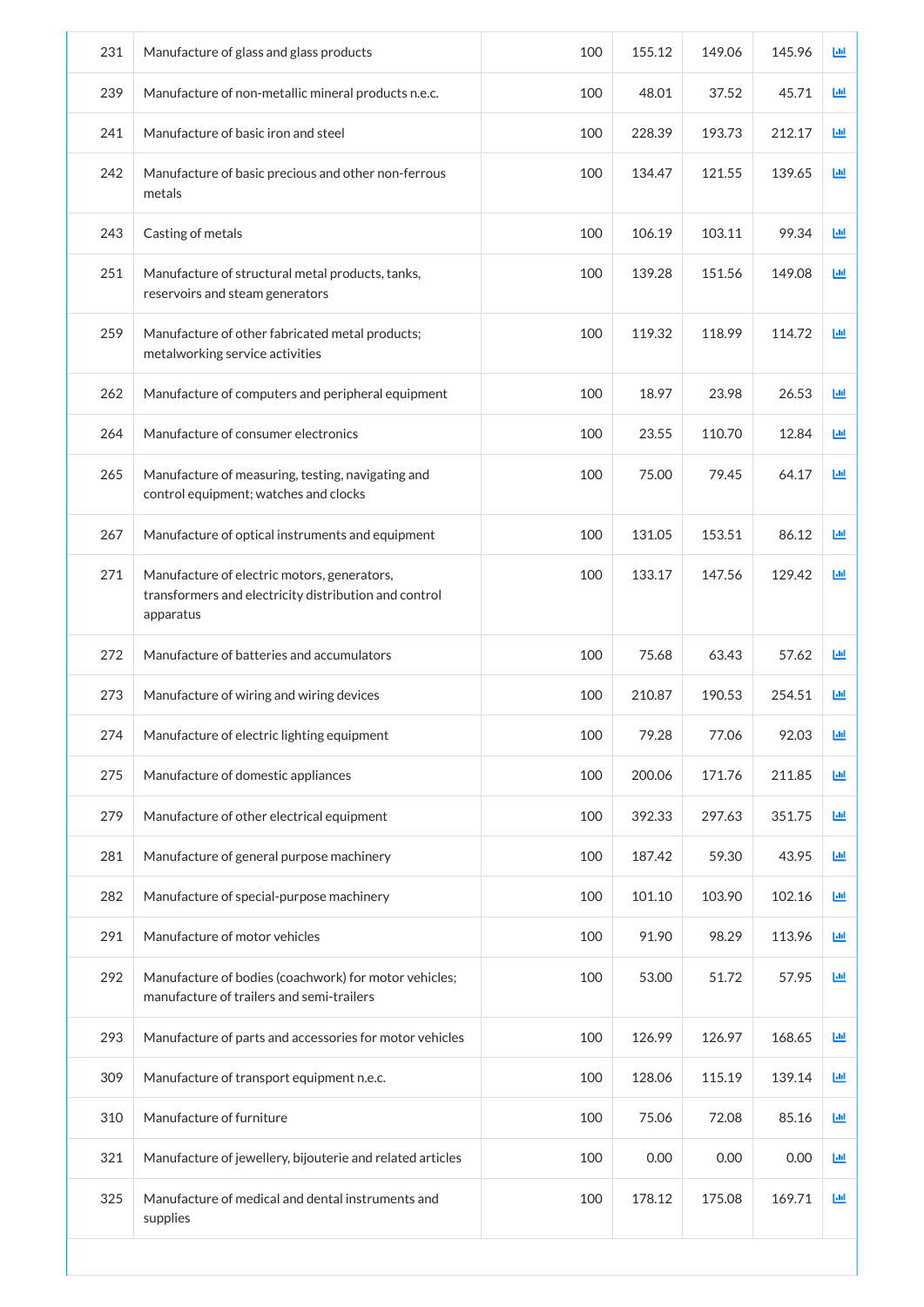| 329 | Other manufacturing n.e.c.                                                                                                                | 100 | 185.57 | 202.65 | 182.82 | 画            |
|-----|-------------------------------------------------------------------------------------------------------------------------------------------|-----|--------|--------|--------|--------------|
|     | 2-digit NIC Wise IIP                                                                                                                      |     |        |        |        |              |
| 10  | Manufacture Of Food Products                                                                                                              | 100 | 254.00 | 267.68 | 264.33 | 画            |
| 11  | Manufacture Of Beverages                                                                                                                  | 100 | 96.14  | 95.74  | 94.98  | ĿЩ           |
| 13  | Manufacture Of Textiles                                                                                                                   | 100 | 951.60 | 961.05 | 961.73 | LЩ           |
| 14  | Manufacture Of Wearing Apparel                                                                                                            | 100 | 187.64 | 167.14 | 196.76 | ĿЩ           |
| 15  | Manufacture Of Leather And Related Products                                                                                               | 100 | 102.65 | 103.80 | 105.95 | 画            |
| 16  | Manufacture Of Wood And Products Of Wood And Cork,<br>Except Furniture; Manufacture Of Articles Of Straw And<br><b>Plaiting Materials</b> | 100 | 210.72 | 148.16 | 136.74 | 画            |
| 17  | Manufacture Of Paper And Paper Products                                                                                                   | 100 | 392.76 | 563.46 | 574.11 | ĿЩ           |
| 18  | Printing And Reproduction Of Recorded Media (This<br>Division Excludes Publishing Activities                                              | 100 | 212.02 | 193.48 | 196.01 | ĿЩ           |
| 20  | Manufacture Of Chemicals And Chemical Products                                                                                            | 100 | 123.52 | 115.89 | 115.80 | 画            |
| 21  | Manufacture Of Pharmaceuticals, Medicinal Chemical<br><b>And Botanical Products</b>                                                       | 100 | 69.20  | 59.38  | 108.66 | LЩ           |
| 22  | Manufacture Of Rubber And Plastics Products                                                                                               | 100 | 531.70 | 769.34 | 530.57 | ĿШ           |
| 23  | Manufacture Of Other Non-Metallic Mineral Products                                                                                        | 100 | 117.83 | 110.23 | 111.06 | ĿШ           |
| 24  | Manufacture Of Basic Metals                                                                                                               | 100 | 136.62 | 123.54 | 139.39 | 画            |
| 25  | Manufacture Of Fabricated Metal Products, Except<br><b>Machinery And Equipment</b>                                                        | 100 | 132.18 | 139.97 | 136.85 | LЩ           |
| 26  | Manufacture Of Computer, Electronic And Optical<br>Products.                                                                              | 100 | 55.53  | 83.01  | 46.41  | LЩ           |
| 27  | Manufacture Of Electrical Equipment                                                                                                       | 100 | 175.23 | 158.16 | 197.43 | 画            |
| 28  | Manufacture Of Machinery And Equipment n.e.c.                                                                                             | 100 | 164.71 | 71.03  | 59.26  | ĿЩ           |
| 29  | Manufacture Of Motor Vehicles, Trailers And Semi-<br><b>Trailers</b>                                                                      | 100 | 108.08 | 111.28 | 139.24 | Щ            |
| 30  | Manufacture Of Other Transport Equipment                                                                                                  | 100 | 128.06 | 115.19 | 139.14 | 画            |
| 31  | Manufacture Of Furniture                                                                                                                  | 100 | 75.06  | 72.08  | 85.16  | $\mathbf{L}$ |
| 32  | <b>Other Manufacturing</b>                                                                                                                | 100 | 124.88 | 135.19 | 122.67 | 画            |
|     | IIP of Manufacturing Sector Of State                                                                                                      |     |        |        |        |              |
|     |                                                                                                                                           | 100 | 169.69 | 174.88 | 174.71 | $\mathbf{L}$ |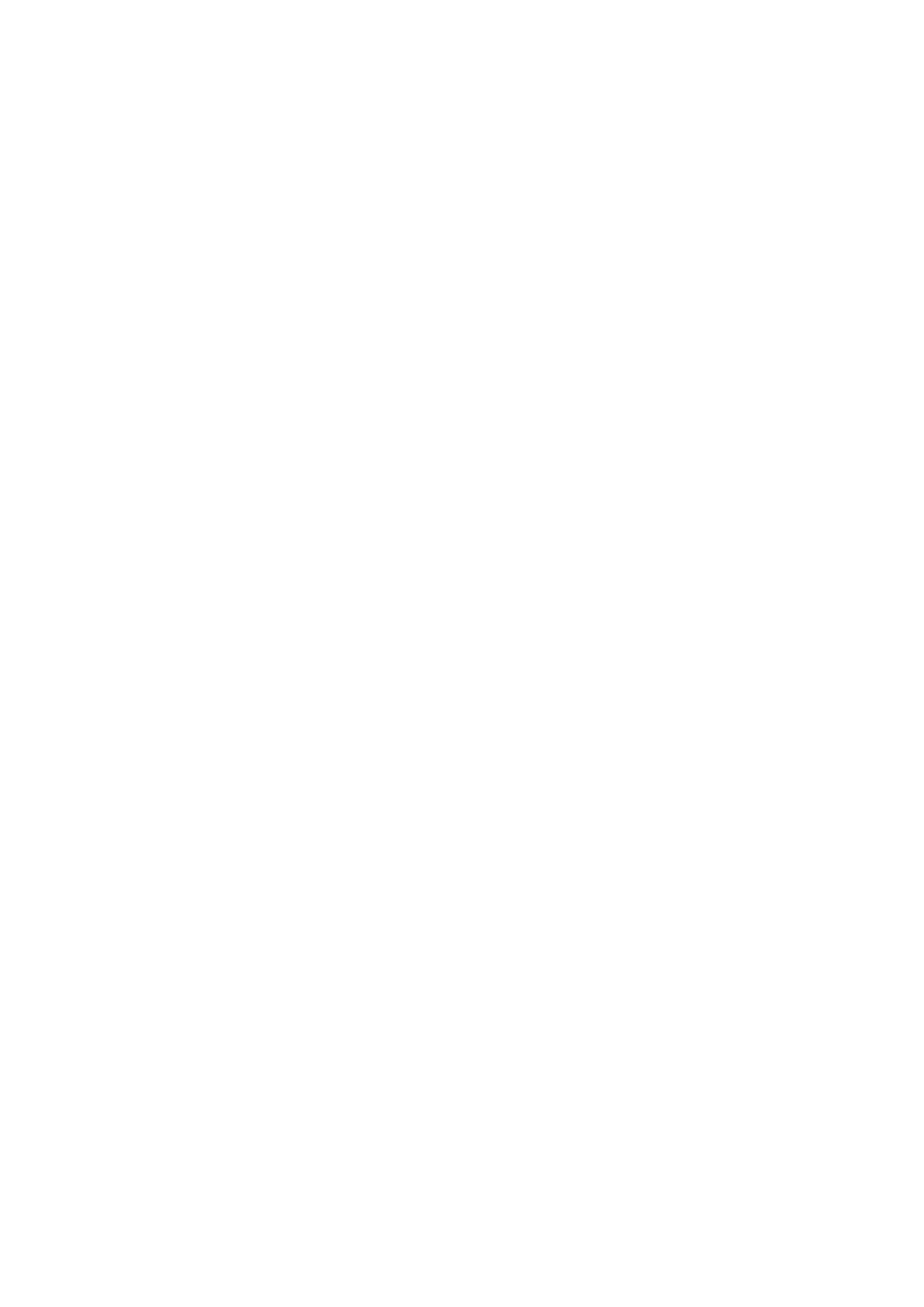| <b>NIC</b><br><b>Base Year (2011-</b><br><b>Description</b><br>Oct<br><b>Nov</b><br><b>Dec</b><br>12)<br>2018-<br>2018-<br>2018-<br>Code<br>19<br>19<br>19<br>3-digit NIC Wise IIP<br>103<br>100<br>130.26<br>63.07<br>58.61<br>Processing and preserving of fruit and vegetables<br>705.21<br>104<br>100<br>673.97<br>702.75<br>Manufacture of vegetable and animal oils and fats<br>105<br>100<br>75.48<br>67.83<br>67.38<br>Manufacture of dairy products<br>73.93<br>92.57<br>106<br>69.44<br>Manufacture of grain mill products, starches and starch<br>100<br>products<br>107<br>100<br>344.33<br>362.12<br>368.28<br>Manufacture of other food products<br>33.97<br>108<br>100<br>29.81<br>39.00<br>Manufacture of prepared animal feeds<br>100<br>96.80<br>38.68<br>395.15<br>110<br>Manufacture of beverages<br>131<br>100<br>132.08<br>97.39<br>168.46<br>Spinning, weaving and finishing of textiles<br>139<br>100<br>956.23<br>1100.28<br>1266.72<br>Manufacture of other textiles<br>141<br>Manufacture of wearing apparel, except fur apparel<br>100<br>186.74<br>174.54<br>194.43<br>151<br>100<br>183.94<br>143.73<br>171.33<br>Tanning and dressing of leather; manufacture of luggage,<br>handbags, saddlery and harness; dressing and dyeing of fur<br>152<br>Manufacture of footwear<br>100<br>105.55<br>89.87<br>94.57<br>39.38<br>161<br>Saw milling and planing of wood<br>100<br>48.76<br>59.90<br>142.76<br>162<br>Manufacture of products of wood, cork, straw and plaiting<br>150.84<br>141.17<br>100<br>materials<br>578.77<br>712.73<br>170<br>Manufacture of paper and paper products<br>100<br>504.56<br>228.35<br>181<br>100<br>138.34<br>146.77<br>Printing and service activities related to printing<br>201<br>Manufacture of basic chemicals, fertilizer and nitrogen<br>100<br>125.79<br>110.65<br>134.86<br>compounds, plastics and synthetic rubber in primary forms<br>202<br>Manufacture of other chemical products<br>100<br>84.95<br>103.64<br>77.37<br>203<br>Manufacture of man-made fibres<br>100<br>169.71<br>161.42<br>149.34<br>210<br>Manufacture of pharmaceuticals, medicinal chemical and<br>100<br>119.76<br>108.60<br>115.79<br>botanical products<br>221<br>Manufacture of rubber products<br>100<br>62.49<br>67.38<br>83.24 |     | Report:- Index of Industrial Production (IIP) Report | Year: - 2018-19 |        | Quarter:- October -<br>December |        |              |
|--------------------------------------------------------------------------------------------------------------------------------------------------------------------------------------------------------------------------------------------------------------------------------------------------------------------------------------------------------------------------------------------------------------------------------------------------------------------------------------------------------------------------------------------------------------------------------------------------------------------------------------------------------------------------------------------------------------------------------------------------------------------------------------------------------------------------------------------------------------------------------------------------------------------------------------------------------------------------------------------------------------------------------------------------------------------------------------------------------------------------------------------------------------------------------------------------------------------------------------------------------------------------------------------------------------------------------------------------------------------------------------------------------------------------------------------------------------------------------------------------------------------------------------------------------------------------------------------------------------------------------------------------------------------------------------------------------------------------------------------------------------------------------------------------------------------------------------------------------------------------------------------------------------------------------------------------------------------------------------------------------------------------------------------------------------------------------------------------------------------------------------------------------------------------------------------------------------------------------------------------------------------------------------|-----|------------------------------------------------------|-----------------|--------|---------------------------------|--------|--------------|
|                                                                                                                                                                                                                                                                                                                                                                                                                                                                                                                                                                                                                                                                                                                                                                                                                                                                                                                                                                                                                                                                                                                                                                                                                                                                                                                                                                                                                                                                                                                                                                                                                                                                                                                                                                                                                                                                                                                                                                                                                                                                                                                                                                                                                                                                                      |     |                                                      |                 |        |                                 |        |              |
|                                                                                                                                                                                                                                                                                                                                                                                                                                                                                                                                                                                                                                                                                                                                                                                                                                                                                                                                                                                                                                                                                                                                                                                                                                                                                                                                                                                                                                                                                                                                                                                                                                                                                                                                                                                                                                                                                                                                                                                                                                                                                                                                                                                                                                                                                      |     |                                                      |                 |        |                                 |        |              |
|                                                                                                                                                                                                                                                                                                                                                                                                                                                                                                                                                                                                                                                                                                                                                                                                                                                                                                                                                                                                                                                                                                                                                                                                                                                                                                                                                                                                                                                                                                                                                                                                                                                                                                                                                                                                                                                                                                                                                                                                                                                                                                                                                                                                                                                                                      |     |                                                      |                 |        |                                 |        | ĿЩ           |
|                                                                                                                                                                                                                                                                                                                                                                                                                                                                                                                                                                                                                                                                                                                                                                                                                                                                                                                                                                                                                                                                                                                                                                                                                                                                                                                                                                                                                                                                                                                                                                                                                                                                                                                                                                                                                                                                                                                                                                                                                                                                                                                                                                                                                                                                                      |     |                                                      |                 |        |                                 |        | 画            |
|                                                                                                                                                                                                                                                                                                                                                                                                                                                                                                                                                                                                                                                                                                                                                                                                                                                                                                                                                                                                                                                                                                                                                                                                                                                                                                                                                                                                                                                                                                                                                                                                                                                                                                                                                                                                                                                                                                                                                                                                                                                                                                                                                                                                                                                                                      |     |                                                      |                 |        |                                 |        | LЩ           |
|                                                                                                                                                                                                                                                                                                                                                                                                                                                                                                                                                                                                                                                                                                                                                                                                                                                                                                                                                                                                                                                                                                                                                                                                                                                                                                                                                                                                                                                                                                                                                                                                                                                                                                                                                                                                                                                                                                                                                                                                                                                                                                                                                                                                                                                                                      |     |                                                      |                 |        |                                 |        | LЩ           |
|                                                                                                                                                                                                                                                                                                                                                                                                                                                                                                                                                                                                                                                                                                                                                                                                                                                                                                                                                                                                                                                                                                                                                                                                                                                                                                                                                                                                                                                                                                                                                                                                                                                                                                                                                                                                                                                                                                                                                                                                                                                                                                                                                                                                                                                                                      |     |                                                      |                 |        |                                 |        | Ш            |
|                                                                                                                                                                                                                                                                                                                                                                                                                                                                                                                                                                                                                                                                                                                                                                                                                                                                                                                                                                                                                                                                                                                                                                                                                                                                                                                                                                                                                                                                                                                                                                                                                                                                                                                                                                                                                                                                                                                                                                                                                                                                                                                                                                                                                                                                                      |     |                                                      |                 |        |                                 |        | 画            |
|                                                                                                                                                                                                                                                                                                                                                                                                                                                                                                                                                                                                                                                                                                                                                                                                                                                                                                                                                                                                                                                                                                                                                                                                                                                                                                                                                                                                                                                                                                                                                                                                                                                                                                                                                                                                                                                                                                                                                                                                                                                                                                                                                                                                                                                                                      |     |                                                      |                 |        |                                 |        | 画            |
|                                                                                                                                                                                                                                                                                                                                                                                                                                                                                                                                                                                                                                                                                                                                                                                                                                                                                                                                                                                                                                                                                                                                                                                                                                                                                                                                                                                                                                                                                                                                                                                                                                                                                                                                                                                                                                                                                                                                                                                                                                                                                                                                                                                                                                                                                      |     |                                                      |                 |        |                                 |        | ĿЩ           |
|                                                                                                                                                                                                                                                                                                                                                                                                                                                                                                                                                                                                                                                                                                                                                                                                                                                                                                                                                                                                                                                                                                                                                                                                                                                                                                                                                                                                                                                                                                                                                                                                                                                                                                                                                                                                                                                                                                                                                                                                                                                                                                                                                                                                                                                                                      |     |                                                      |                 |        |                                 |        | Ш            |
|                                                                                                                                                                                                                                                                                                                                                                                                                                                                                                                                                                                                                                                                                                                                                                                                                                                                                                                                                                                                                                                                                                                                                                                                                                                                                                                                                                                                                                                                                                                                                                                                                                                                                                                                                                                                                                                                                                                                                                                                                                                                                                                                                                                                                                                                                      |     |                                                      |                 |        |                                 |        | 画            |
|                                                                                                                                                                                                                                                                                                                                                                                                                                                                                                                                                                                                                                                                                                                                                                                                                                                                                                                                                                                                                                                                                                                                                                                                                                                                                                                                                                                                                                                                                                                                                                                                                                                                                                                                                                                                                                                                                                                                                                                                                                                                                                                                                                                                                                                                                      |     |                                                      |                 |        |                                 |        | LЩ           |
|                                                                                                                                                                                                                                                                                                                                                                                                                                                                                                                                                                                                                                                                                                                                                                                                                                                                                                                                                                                                                                                                                                                                                                                                                                                                                                                                                                                                                                                                                                                                                                                                                                                                                                                                                                                                                                                                                                                                                                                                                                                                                                                                                                                                                                                                                      |     |                                                      |                 |        |                                 |        | LЩ           |
|                                                                                                                                                                                                                                                                                                                                                                                                                                                                                                                                                                                                                                                                                                                                                                                                                                                                                                                                                                                                                                                                                                                                                                                                                                                                                                                                                                                                                                                                                                                                                                                                                                                                                                                                                                                                                                                                                                                                                                                                                                                                                                                                                                                                                                                                                      |     |                                                      |                 |        |                                 |        | LЩ           |
|                                                                                                                                                                                                                                                                                                                                                                                                                                                                                                                                                                                                                                                                                                                                                                                                                                                                                                                                                                                                                                                                                                                                                                                                                                                                                                                                                                                                                                                                                                                                                                                                                                                                                                                                                                                                                                                                                                                                                                                                                                                                                                                                                                                                                                                                                      |     |                                                      |                 |        |                                 |        | ĿЩ           |
|                                                                                                                                                                                                                                                                                                                                                                                                                                                                                                                                                                                                                                                                                                                                                                                                                                                                                                                                                                                                                                                                                                                                                                                                                                                                                                                                                                                                                                                                                                                                                                                                                                                                                                                                                                                                                                                                                                                                                                                                                                                                                                                                                                                                                                                                                      |     |                                                      |                 |        |                                 |        | 画            |
|                                                                                                                                                                                                                                                                                                                                                                                                                                                                                                                                                                                                                                                                                                                                                                                                                                                                                                                                                                                                                                                                                                                                                                                                                                                                                                                                                                                                                                                                                                                                                                                                                                                                                                                                                                                                                                                                                                                                                                                                                                                                                                                                                                                                                                                                                      |     |                                                      |                 |        |                                 |        | 画            |
|                                                                                                                                                                                                                                                                                                                                                                                                                                                                                                                                                                                                                                                                                                                                                                                                                                                                                                                                                                                                                                                                                                                                                                                                                                                                                                                                                                                                                                                                                                                                                                                                                                                                                                                                                                                                                                                                                                                                                                                                                                                                                                                                                                                                                                                                                      |     |                                                      |                 |        |                                 |        | 画            |
|                                                                                                                                                                                                                                                                                                                                                                                                                                                                                                                                                                                                                                                                                                                                                                                                                                                                                                                                                                                                                                                                                                                                                                                                                                                                                                                                                                                                                                                                                                                                                                                                                                                                                                                                                                                                                                                                                                                                                                                                                                                                                                                                                                                                                                                                                      |     |                                                      |                 |        |                                 |        | 画            |
|                                                                                                                                                                                                                                                                                                                                                                                                                                                                                                                                                                                                                                                                                                                                                                                                                                                                                                                                                                                                                                                                                                                                                                                                                                                                                                                                                                                                                                                                                                                                                                                                                                                                                                                                                                                                                                                                                                                                                                                                                                                                                                                                                                                                                                                                                      |     |                                                      |                 |        |                                 |        | LЩ           |
|                                                                                                                                                                                                                                                                                                                                                                                                                                                                                                                                                                                                                                                                                                                                                                                                                                                                                                                                                                                                                                                                                                                                                                                                                                                                                                                                                                                                                                                                                                                                                                                                                                                                                                                                                                                                                                                                                                                                                                                                                                                                                                                                                                                                                                                                                      |     |                                                      |                 |        |                                 |        | 画            |
|                                                                                                                                                                                                                                                                                                                                                                                                                                                                                                                                                                                                                                                                                                                                                                                                                                                                                                                                                                                                                                                                                                                                                                                                                                                                                                                                                                                                                                                                                                                                                                                                                                                                                                                                                                                                                                                                                                                                                                                                                                                                                                                                                                                                                                                                                      |     |                                                      |                 |        |                                 |        | 画            |
|                                                                                                                                                                                                                                                                                                                                                                                                                                                                                                                                                                                                                                                                                                                                                                                                                                                                                                                                                                                                                                                                                                                                                                                                                                                                                                                                                                                                                                                                                                                                                                                                                                                                                                                                                                                                                                                                                                                                                                                                                                                                                                                                                                                                                                                                                      | 222 | Manufacture of plastics products                     | 100             | 675.61 | 545.74                          | 623.71 | $\mathbf{L}$ |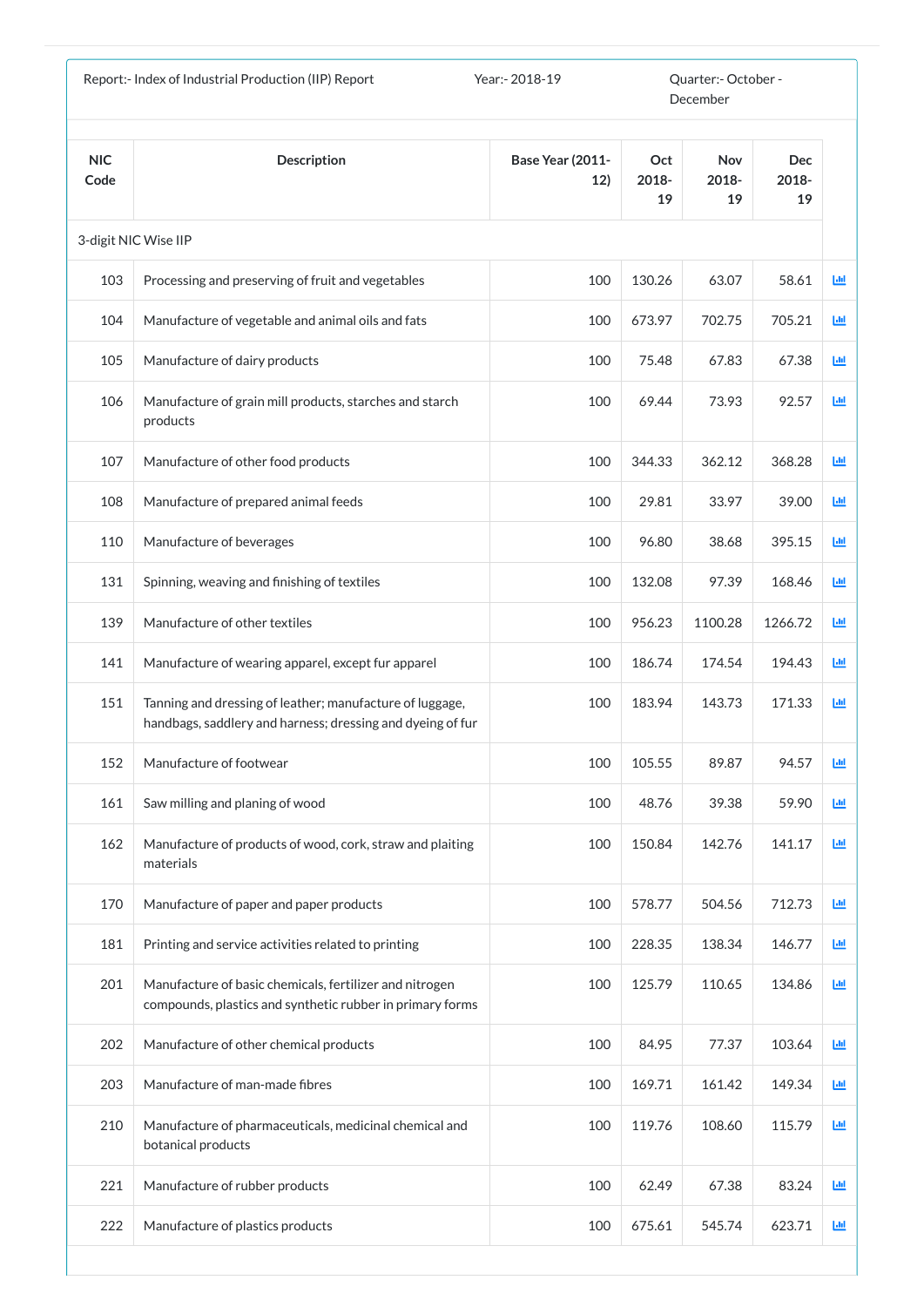| 231 | Manufacture of glass and glass products                                                                        | 100 | 156.77 | 153.83 | 155.90 | ш |
|-----|----------------------------------------------------------------------------------------------------------------|-----|--------|--------|--------|---|
| 239 | Manufacture of non-metallic mineral products n.e.c.                                                            | 100 | 59.66  | 61.03  | 90.44  | ш |
| 241 | Manufacture of basic iron and steel                                                                            | 100 | 237.93 | 231.07 | 224.42 | 画 |
| 242 | Manufacture of basic precious and other non-ferrous<br>metals                                                  | 100 | 142.39 | 113.47 | 116.70 | 匝 |
| 243 | Casting of metals                                                                                              | 100 | 121.51 | 114.41 | 145.24 | 画 |
| 251 | Manufacture of structural metal products, tanks,<br>reservoirs and steam generators                            | 100 | 150.75 | 152.76 | 85.85  | 画 |
| 259 | Manufacture of other fabricated metal products;<br>metalworking service activities                             | 100 | 110.77 | 89.70  | 76.52  | 國 |
| 262 | Manufacture of computers and peripheral equipment                                                              | 100 | 19.78  | 20.64  | 17.74  | 國 |
| 264 | Manufacture of consumer electronics                                                                            | 100 | 5.20   | 20.80  | 16.21  | 画 |
| 265 | Manufacture of measuring, testing, navigating and control<br>equipment; watches and clocks                     | 100 | 67.00  | 195.85 | 158.09 | 画 |
| 267 | Manufacture of optical instruments and equipment                                                               | 100 | 131.05 | 74.88  | 121.68 | 画 |
| 271 | Manufacture of electric motors, generators, transformers<br>and electricity distribution and control apparatus | 100 | 141.65 | 151.49 | 128.88 | 画 |
| 272 | Manufacture of batteries and accumulators                                                                      | 100 | 55.84  | 60.24  | 63.28  | 画 |
| 273 | Manufacture of wiring and wiring devices                                                                       | 100 | 294.79 | 282.59 | 318.61 | 画 |
| 274 | Manufacture of electric lighting equipment                                                                     | 100 | 111.47 | 76.32  | 87.41  | ш |
| 275 | Manufacture of domestic appliances                                                                             | 100 | 266.00 | 200.95 | 298.00 | 画 |
| 279 | Manufacture of other electrical equipment                                                                      | 100 | 473.51 | 459.98 | 473.51 | 画 |
| 281 | Manufacture of general purpose machinery                                                                       | 100 | 102.39 | 203.55 | 210.46 | 画 |
| 282 | Manufacture of special-purpose machinery                                                                       | 100 | 102.57 | 95.57  | 105.89 | 画 |
| 291 | Manufacture of motor vehicles                                                                                  | 100 | 103.55 | 92.39  | 112.90 | 画 |
| 292 | Manufacture of bodies (coachwork) for motor vehicles;<br>manufacture of trailers and semi-trailers             | 100 | 67.96  | 51.10  | 74.60  | 画 |
| 293 | Manufacture of parts and accessories for motor vehicles                                                        | 100 | 159.33 | 159.24 | 135.02 | 國 |
| 309 | Manufacture of transport equipment n.e.c.                                                                      | 100 | 137.14 | 115.79 | 110.92 | 画 |
| 310 | Manufacture of furniture                                                                                       | 100 | 107.80 | 108.13 | 99.91  | 画 |
| 321 | Manufacture of jewellery, bijouterie and related articles                                                      | 100 | 0.00   | 1.01   | 2.98   | 画 |
| 325 | Manufacture of medical and dental instruments and<br>supplies                                                  | 100 | 177.77 | 129.01 | 185.74 | 画 |
| 329 | Other manufacturing n.e.c.                                                                                     | 100 | 142.88 | 209.67 | 191.25 | 國 |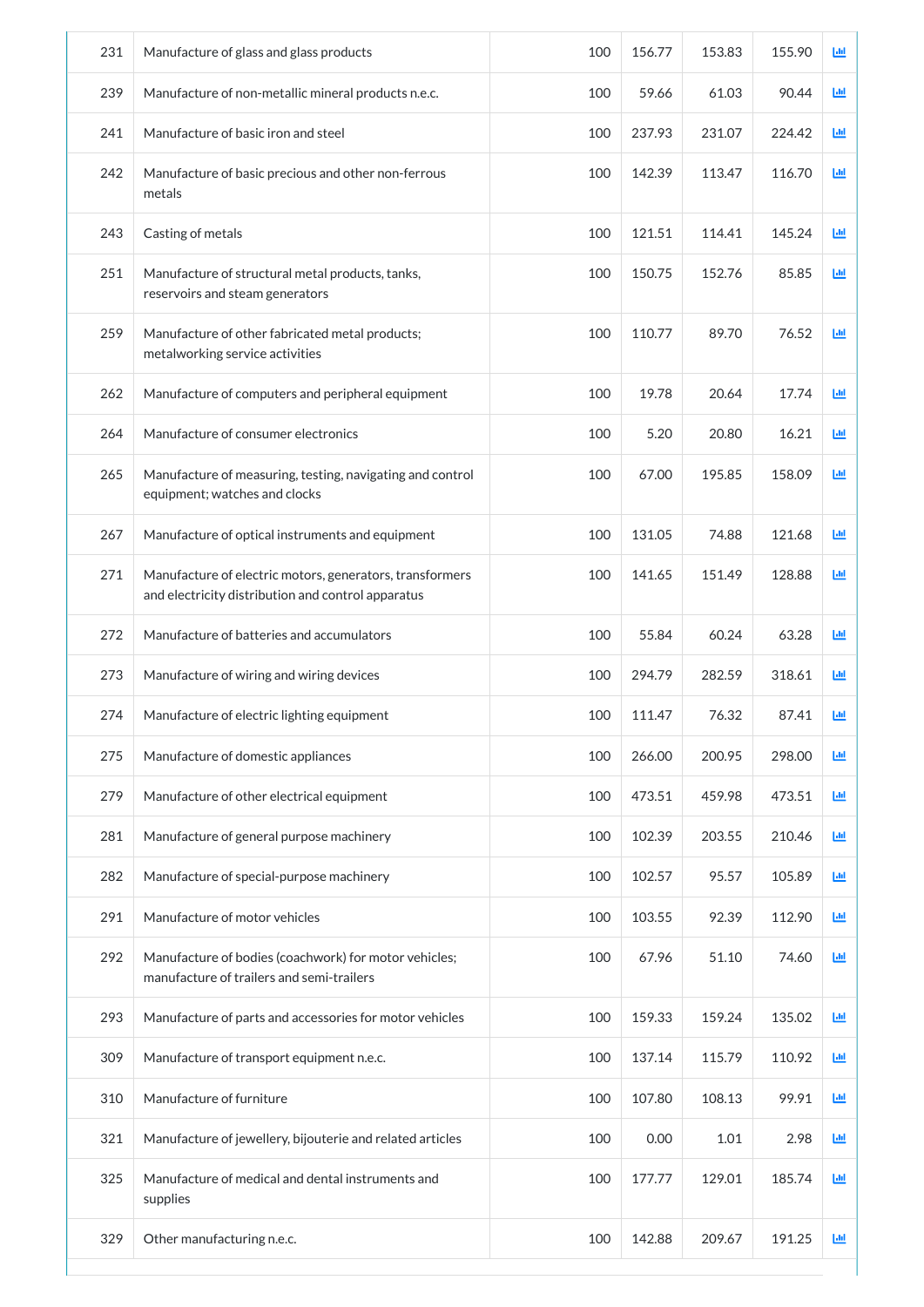| 10<br>11<br>13<br>14<br>15<br>16<br>17<br>18<br>20<br>21<br>22<br>23<br>24<br>25 | Manufacture Of Food Products<br>Manufacture Of Beverages<br><b>Manufacture Of Textiles</b><br>Manufacture Of Wearing Apparel<br>Manufacture Of Leather And Related Products<br>Manufacture Of Wood And Products Of Wood And Cork,<br>Except Furniture; Manufacture Of Articles Of Straw And<br><b>Plaiting Materials</b><br>Manufacture Of Paper And Paper Products<br>Printing And Reproduction Of Recorded Media (This<br>Division Excludes Publishing Activities<br>Manufacture Of Chemicals And Chemical Products<br>Manufacture Of Pharmaceuticals, Medicinal Chemical And<br><b>Botanical Products</b><br>Manufacture Of Rubber And Plastics Products<br>Manufacture Of Other Non-Metallic Mineral Products | 100<br>100<br>100<br>100<br>100<br>100<br>100<br>100<br>100<br>100<br>100 | 281.11<br>96.80<br>889.99<br>186.74<br>106.27<br>150.73<br>578.77<br>228.35<br>89.42<br>119.76 | 293.53<br>38.68<br>1019.68<br>174.54<br>90.36<br>142.65<br>504.56<br>138.34<br>81.31<br>108.60 | 302.03<br>395.15<br>1178.45<br>194.43<br>95.27<br>141.08<br>712.73<br>146.77<br>106.67 | 画<br><u>ы</u><br>ĿЩ<br>ĿЩ<br><b>Lid</b><br>画<br><b>Ltd</b><br>画<br>画 |
|----------------------------------------------------------------------------------|-------------------------------------------------------------------------------------------------------------------------------------------------------------------------------------------------------------------------------------------------------------------------------------------------------------------------------------------------------------------------------------------------------------------------------------------------------------------------------------------------------------------------------------------------------------------------------------------------------------------------------------------------------------------------------------------------------------------|---------------------------------------------------------------------------|------------------------------------------------------------------------------------------------|------------------------------------------------------------------------------------------------|----------------------------------------------------------------------------------------|----------------------------------------------------------------------|
|                                                                                  |                                                                                                                                                                                                                                                                                                                                                                                                                                                                                                                                                                                                                                                                                                                   |                                                                           |                                                                                                |                                                                                                |                                                                                        |                                                                      |
|                                                                                  |                                                                                                                                                                                                                                                                                                                                                                                                                                                                                                                                                                                                                                                                                                                   |                                                                           |                                                                                                |                                                                                                |                                                                                        |                                                                      |
|                                                                                  |                                                                                                                                                                                                                                                                                                                                                                                                                                                                                                                                                                                                                                                                                                                   |                                                                           |                                                                                                |                                                                                                |                                                                                        |                                                                      |
|                                                                                  |                                                                                                                                                                                                                                                                                                                                                                                                                                                                                                                                                                                                                                                                                                                   |                                                                           |                                                                                                |                                                                                                |                                                                                        |                                                                      |
|                                                                                  |                                                                                                                                                                                                                                                                                                                                                                                                                                                                                                                                                                                                                                                                                                                   |                                                                           |                                                                                                |                                                                                                |                                                                                        |                                                                      |
|                                                                                  |                                                                                                                                                                                                                                                                                                                                                                                                                                                                                                                                                                                                                                                                                                                   |                                                                           |                                                                                                |                                                                                                |                                                                                        |                                                                      |
|                                                                                  |                                                                                                                                                                                                                                                                                                                                                                                                                                                                                                                                                                                                                                                                                                                   |                                                                           |                                                                                                |                                                                                                |                                                                                        |                                                                      |
|                                                                                  |                                                                                                                                                                                                                                                                                                                                                                                                                                                                                                                                                                                                                                                                                                                   |                                                                           |                                                                                                |                                                                                                |                                                                                        |                                                                      |
|                                                                                  |                                                                                                                                                                                                                                                                                                                                                                                                                                                                                                                                                                                                                                                                                                                   |                                                                           |                                                                                                |                                                                                                |                                                                                        |                                                                      |
|                                                                                  |                                                                                                                                                                                                                                                                                                                                                                                                                                                                                                                                                                                                                                                                                                                   |                                                                           |                                                                                                |                                                                                                | 115.79                                                                                 | Ш                                                                    |
|                                                                                  |                                                                                                                                                                                                                                                                                                                                                                                                                                                                                                                                                                                                                                                                                                                   |                                                                           | 556.39                                                                                         | 452.73                                                                                         | 518.62                                                                                 | ĿЩ                                                                   |
|                                                                                  |                                                                                                                                                                                                                                                                                                                                                                                                                                                                                                                                                                                                                                                                                                                   | 100                                                                       | 122.96                                                                                         | 121.52                                                                                         | 133.11                                                                                 | ĿЩ                                                                   |
|                                                                                  | Manufacture Of Basic Metals                                                                                                                                                                                                                                                                                                                                                                                                                                                                                                                                                                                                                                                                                       | 100                                                                       | 145.39                                                                                         | 119.93                                                                                         | 125.48                                                                                 | <b>Lid</b>                                                           |
|                                                                                  | Manufacture Of Fabricated Metal Products, Except<br><b>Machinery And Equipment</b>                                                                                                                                                                                                                                                                                                                                                                                                                                                                                                                                                                                                                                | 100                                                                       | 136.53                                                                                         | 130.33                                                                                         | 82.54                                                                                  | <b>Lid</b>                                                           |
| 26<br>Products.                                                                  | Manufacture Of Computer, Electronic And Optical                                                                                                                                                                                                                                                                                                                                                                                                                                                                                                                                                                                                                                                                   | 100                                                                       | 45.52                                                                                          | 130.35                                                                                         | 105.31                                                                                 | ĿЩ                                                                   |
| 27                                                                               | Manufacture Of Electrical Equipment                                                                                                                                                                                                                                                                                                                                                                                                                                                                                                                                                                                                                                                                               | 100                                                                       | 233.65                                                                                         | 212.13                                                                                         | 244.14                                                                                 | ĿЩ                                                                   |
| 28                                                                               | Manufacture Of Machinery And Equipment n.e.c.                                                                                                                                                                                                                                                                                                                                                                                                                                                                                                                                                                                                                                                                     | 100                                                                       | 102.44                                                                                         | 175.14                                                                                         | 182.94                                                                                 | 画                                                                    |
| 29                                                                               | Manufacture Of Motor Vehicles, Trailers And Semi-Trailers                                                                                                                                                                                                                                                                                                                                                                                                                                                                                                                                                                                                                                                         | 100                                                                       | 129.67                                                                                         | 123.71                                                                                         | 122.88                                                                                 | ĿЩ                                                                   |
| 30                                                                               | Manufacture Of Other Transport Equipment                                                                                                                                                                                                                                                                                                                                                                                                                                                                                                                                                                                                                                                                          | 100                                                                       | 137.14                                                                                         | 115.79                                                                                         | 110.92                                                                                 | 画                                                                    |
| 31                                                                               | Manufacture Of Furniture                                                                                                                                                                                                                                                                                                                                                                                                                                                                                                                                                                                                                                                                                          | 100                                                                       | 107.80                                                                                         | 108.13                                                                                         | 99.91                                                                                  | 画                                                                    |
| 32                                                                               | <b>Other Manufacturing</b>                                                                                                                                                                                                                                                                                                                                                                                                                                                                                                                                                                                                                                                                                        | 100                                                                       | 98.64                                                                                          | 137.00                                                                                         | 129.80                                                                                 | 画                                                                    |
|                                                                                  | IIP of Manufacturing Sector Of State                                                                                                                                                                                                                                                                                                                                                                                                                                                                                                                                                                                                                                                                              |                                                                           |                                                                                                |                                                                                                |                                                                                        |                                                                      |
|                                                                                  |                                                                                                                                                                                                                                                                                                                                                                                                                                                                                                                                                                                                                                                                                                                   | 100                                                                       | 180.35                                                                                         | 174.58                                                                                         | 198.94                                                                                 | <b>Lul</b>                                                           |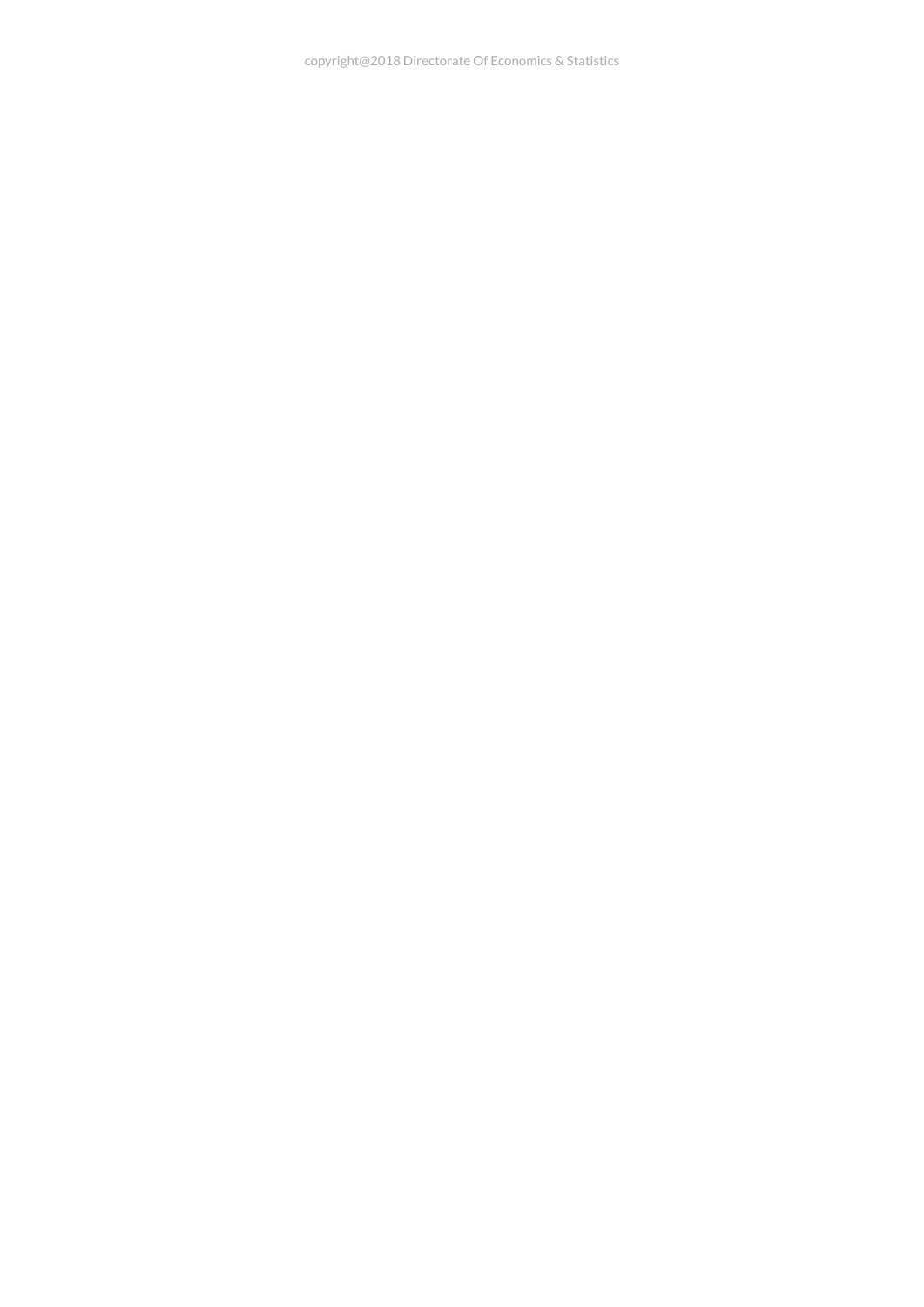|                    | Report:- Index of Industrial Production (IIP) Report                                                                      | Year: - 2018-19                |                    | Quarter: January - March |                    |            |
|--------------------|---------------------------------------------------------------------------------------------------------------------------|--------------------------------|--------------------|--------------------------|--------------------|------------|
| <b>NIC</b><br>Code | <b>Description</b>                                                                                                        | <b>Base Year (2011-</b><br>12) | Jan<br>2018-<br>19 | Feb<br>2018-<br>19       | Mar<br>2018-<br>19 |            |
|                    | 3-digit NIC Wise IIP                                                                                                      |                                |                    |                          |                    |            |
| 103                | Processing and preserving of fruit and vegetables                                                                         | 100                            | 119.40             | 85.49                    | 68.75              | <u>Lul</u> |
| 104                | Manufacture of vegetable and animal oils and fats                                                                         | 100                            | 505.22             | 664.80                   | 817.08             | 画          |
| 105                | Manufacture of dairy products                                                                                             | 100                            | 66.70              | 65.86                    | 73.08              | 画          |
| 106                | Manufacture of grain mill products, starches and starch<br>products                                                       | 100                            | 152.56             | 154.53                   | 132.69             | 匝          |
| 107                | Manufacture of other food products                                                                                        | 100                            | 388.17             | 382.90                   | 378.63             | 画          |
| 108                | Manufacture of prepared animal feeds                                                                                      | 100                            | 35.10              | 44.21                    | 41.48              | 画          |
| 110                | Manufacture of beverages                                                                                                  | 100                            | 365.51             | 369.85                   | 511.91             | <b>M</b>   |
| 131                | Spinning, weaving and finishing of textiles                                                                               | 100                            | 142.00             | 145.56                   | 144.48             | 國          |
| 139                | Manufacture of other textiles                                                                                             | 100                            | 1179.65            | 1349.22                  | 1441.14            | Ш          |
| 141                | Manufacture of wearing apparel, except fur apparel                                                                        | 100                            | 227.82             | 205.85                   | 191.56             | Ш          |
| 151                | Tanning and dressing of leather; manufacture of luggage,<br>handbags, saddlery and harness; dressing and dyeing of<br>fur | 100                            | 201.35             | 127.45                   | 113.99             | 匝          |
| 152                | Manufacture of footwear                                                                                                   | 100                            | 115.89             | 96.70                    | 101.39             | Ш          |
| 161                | Saw milling and planing of wood                                                                                           | 100                            | 45.14              | 58.12                    | 72.38              | 画          |
| 162                | Manufacture of products of wood, cork, straw and<br>plaiting materials                                                    | 100                            | 137.24             | 141.75                   | 135.70             | 画          |
| 170                | Manufacture of paper and paper products                                                                                   | 100                            | 643.98             | 446.62                   | 520.75             | 画          |
| 181                | Printing and service activities related to printing                                                                       | 100                            | 187.33             | 207.00                   | 221.98             | 画          |
| 201                | Manufacture of basic chemicals, fertilizer and nitrogen<br>compounds, plastics and synthetic rubber in primary<br>forms   | 100                            | 136.56             | 125.28                   | 159.38             | 画          |
| 202                | Manufacture of other chemical products                                                                                    | 100                            | 99.16              | 100.36                   | 119.35             | 画          |
| 203                | Manufacture of man-made fibres                                                                                            | 100                            | 151.10             | 159.86                   | 167.36             | 画          |
| 210                | Manufacture of pharmaceuticals, medicinal chemical and<br>botanical products                                              | 100                            | 123.01             | 104.29                   | 144.14             | 画          |
| 221                | Manufacture of rubber products                                                                                            | 100                            | 54.54              | 60.58                    | 74.90              | 画          |
| 222                | Manufacture of plastics products                                                                                          | 100                            | 1597.07            | 1788.33                  | 1360.29            | 画          |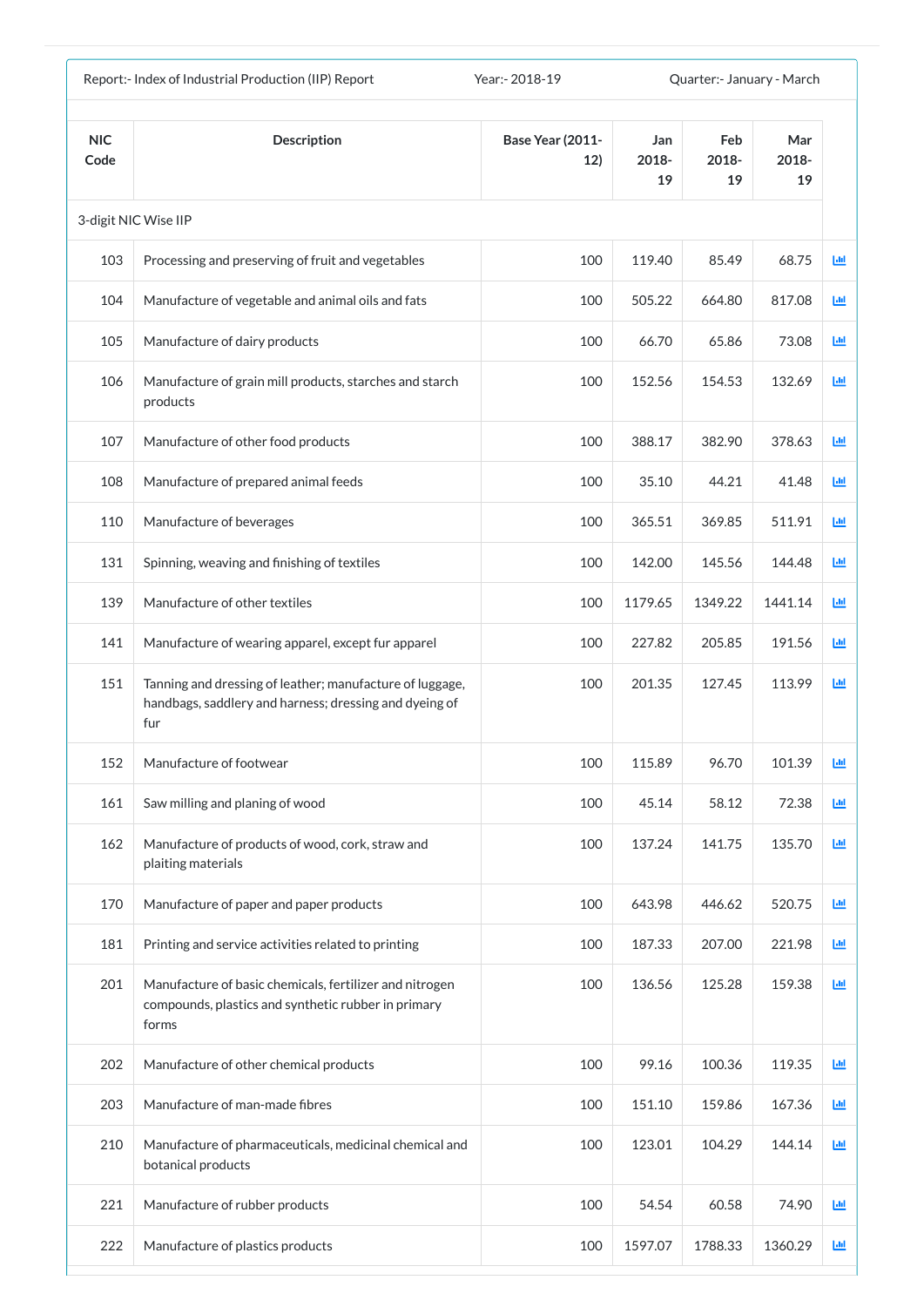| 231 | Manufacture of glass and glass products                                                                           | 100 | 164.11 | 153.63 | 161.22 | Ш          |
|-----|-------------------------------------------------------------------------------------------------------------------|-----|--------|--------|--------|------------|
| 239 | Manufacture of non-metallic mineral products n.e.c.                                                               | 100 | 108.38 | 78.54  | 82.03  | ĿЩ         |
| 241 | Manufacture of basic iron and steel                                                                               | 100 | 294.70 | 295.64 | 288.53 | ĿЩ         |
| 242 | Manufacture of basic precious and other non-ferrous<br>metals                                                     | 100 | 123.00 | 123.25 | 125.38 | ĿЩ         |
| 243 | Casting of metals                                                                                                 | 100 | 140.35 | 125.38 | 163.63 | <b>Lul</b> |
| 251 | Manufacture of structural metal products, tanks,<br>reservoirs and steam generators                               | 100 | 175.88 | 154.50 | 136.99 | 画          |
| 259 | Manufacture of other fabricated metal products;<br>metalworking service activities                                | 100 | 89.25  | 73.72  | 85.99  | <b>Lul</b> |
| 262 | Manufacture of computers and peripheral equipment                                                                 | 100 | 27.09  | 25.22  | 17.87  | 画          |
| 264 | Manufacture of consumer electronics                                                                               | 100 | 3.36   | 7.95   | 8.26   | 画          |
| 265 | Manufacture of measuring, testing, navigating and<br>control equipment; watches and clocks                        | 100 | 154.87 | 169.30 | 180.12 | 画          |
| 267 | Manufacture of optical instruments and equipment                                                                  | 100 | 71.14  | 63.65  | 175.98 | ĿЩ         |
| 271 | Manufacture of electric motors, generators,<br>transformers and electricity distribution and control<br>apparatus | 100 | 137.63 | 141.38 | 126.46 | ĿЩ         |
| 272 | Manufacture of batteries and accumulators                                                                         | 100 | 53.93  | 52.55  | 48.33  | ĿЩ         |
| 273 | Manufacture of wiring and wiring devices                                                                          | 100 | 314.23 | 279.71 | 259.60 | ĿЩ         |
| 274 | Manufacture of electric lighting equipment                                                                        | 100 | 80.34  | 80.17  | 85.39  | ĿЩ         |
| 275 | Manufacture of domestic appliances                                                                                | 100 | 312.25 | 536.32 | 250.04 | Ш          |
| 279 | Manufacture of other electrical equipment                                                                         | 100 | 503.27 | 399.10 | 413.98 | 画          |
| 281 | Manufacture of general purpose machinery                                                                          | 100 | 363.78 | 546.41 | 555.63 | 画          |
| 282 | Manufacture of special-purpose machinery                                                                          | 100 | 104.15 | 100.19 | 101.35 | 画          |
| 291 | Manufacture of motor vehicles                                                                                     | 100 | 100.39 | 98.32  | 78.11  | 画          |
| 292 | Manufacture of bodies (coachwork) for motor vehicles;<br>manufacture of trailers and semi-trailers                | 100 | 75.67  | 72.39  | 65.32  | 画          |
| 293 | Manufacture of parts and accessories for motor vehicles                                                           | 100 | 132.28 | 111.22 | 106.83 | 画          |
| 309 | Manufacture of transport equipment n.e.c.                                                                         | 100 | 108.16 | 121.40 | 108.38 | 画          |
| 310 | Manufacture of furniture                                                                                          | 100 | 100.83 | 116.90 | 143.34 | 画          |
| 321 | Manufacture of jewellery, bijouterie and related articles                                                         | 100 | 0.00   | 0.00   | 0.00   | 画          |
| 325 | Manufacture of medical and dental instruments and<br>supplies                                                     | 100 | 199.96 | 173.29 | 193.00 | Ш          |